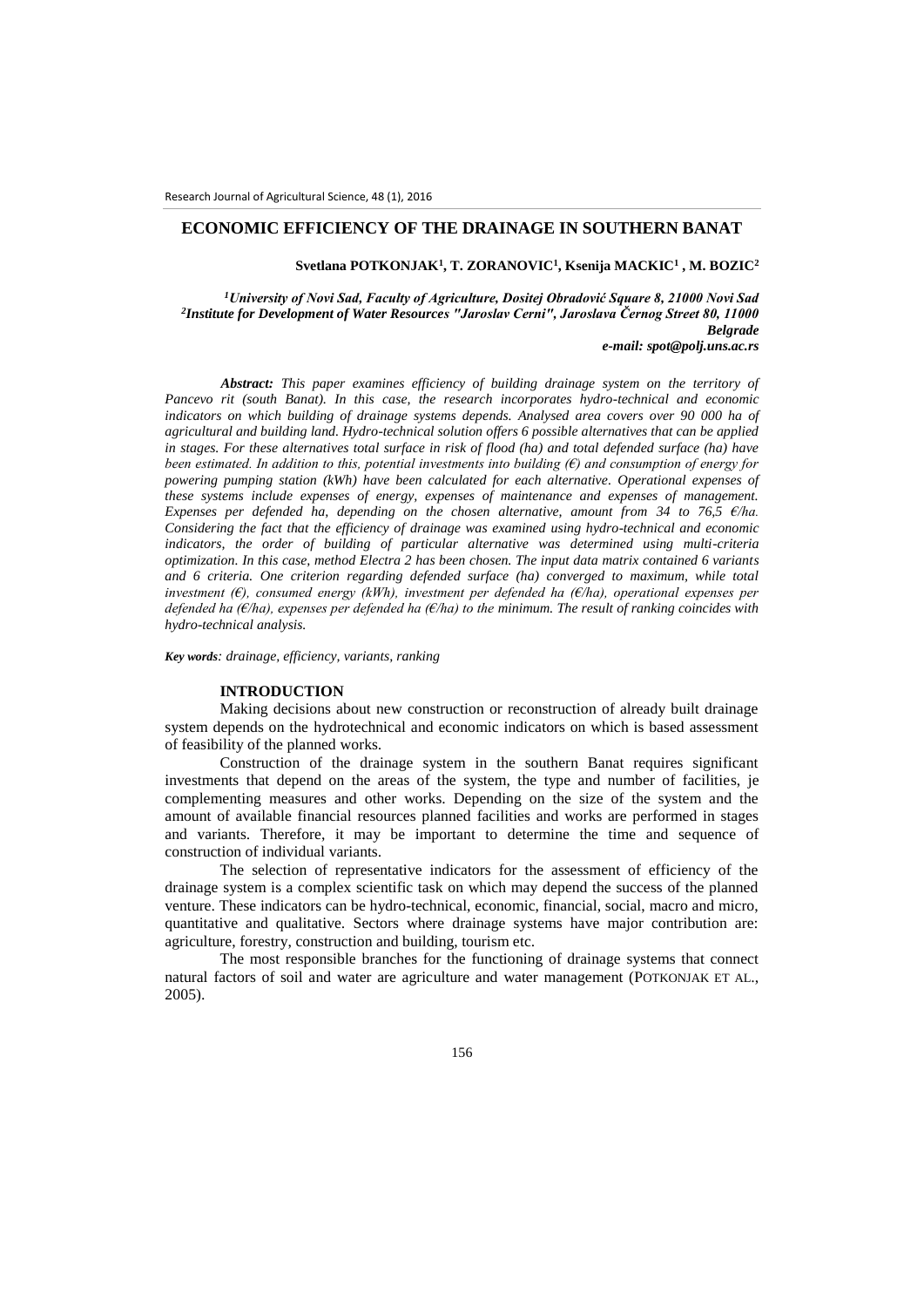## **MATERIAL AND METHODS**

Data collection was carried out on the basis of the survey conducted by the water management enterprises in southern Banat. In addition, there is an extensive project documentation on how to resolve the problem of drainage of agricultural and urbanized land in this area, which covers over 90,000 ha. Collected data has been quantified in appropriate units of measurement. The same analysis was done using valid and advanced methods. The investment and operational cost analysis were the basis for further calculations.

Calculation of the amount of investment in this case is synchronized with the proposed hydro-technical drainage solution. The surface covered in this case is about 90,000 ha of agricultural, urbanized and forest land. Five variants have been proposed, each of them can be run in stages. The task of investment analysis in this case, is to determine necessary funds for the construction and sequence of construction.

After the construction of the drainage system, related costs of functioning emerge. Identification of potential cost in this case is particularly important. After studying details of the system it was determined that it was necessary to calculate the following costs: maintenance, energy and management costs. Different methods and models of water management system analysis have been studied in order to find those which can be used for ranking and selection of potential variant sequence of construction.

#### **RESULTS AND DISCUSSIONS**

Cost of water regulation at the area Pancevacki rit. Hydrotechnical studies have shown that the area Pancevacki rit requires complex regulation of land territory. Investments in this case are related to the construction and reconstruction of multiple objects and performing additional works. Potential objects and works for the implementation are: pumping stations, dams, reconstruction of the channel dividing of basin areas, excavation of drainage lines, creation of drainage curtain, horizontal pipe drainage, land consolidation. Potential objects and works could be carried out in stages according to variants (V1 to V6) where it is possible to set different sequence of building with a total duration of about 5 years. Therefore, it is necessary to calculate the required amount of investments for implementation for each variant (Table 1). Investment per defended ha ranges in this case from 79.18 to  $\epsilon$  661.36  $\epsilon$ / ha. *Table 1*

| able<br>, |  |
|-----------|--|
|-----------|--|

|                | Input data for investment analysis                      |                |           |           |                |           |            |  |
|----------------|---------------------------------------------------------|----------------|-----------|-----------|----------------|-----------|------------|--|
| No.            | <b>Parameters-variants</b>                              | V1             | V2        | V3        | V <sub>4</sub> | V5        | V6         |  |
| 1              | Investment $(\epsilon)$                                 | $\mathbf{0}$   | 500,000   | 2,000,000 | 6,400,000      | 8,400,000 | 15,900,000 |  |
| $\overline{c}$ | Energy (kWh)                                            | 1,300,000      | 1,500,000 | 2,600,000 | 2,600,000      | 3,900,000 | 8,100,000  |  |
| 3              | Total endangered surface<br>(to 1 m, prob. $50\%$ ), ha | 8,259          | 5,307     | 3,322     | 4,025          | 1,895     | $\Omega$   |  |
| $\overline{4}$ | Total endangered surface(0-2 m), ha                     | 1,605          | 1,394     | 1,130     | 1,253          | 912       | $\Omega$   |  |
| 5              | Defended surface (prob. 10%), ha                        | $\overline{0}$ | 4,217     | 9,486     | 7,038          | 13,845    | 32,092     |  |
| 6              | Threatened acreage (to 1m, prob.50%), ha                | 6,654          | 3,913     | 2,192     | 3,949          | $\Omega$  | $\Omega$   |  |
| $\overline{7}$ | Defended acreage (prob. 10%), ha                        | $\overline{0}$ | 2,048     | 3,333     | 2,639          | 4,970     | 4,970      |  |
| 8              | Total defended, ha                                      | $\mathbf{0}$   | 6,265     | 12.919    | 9,677          | 18.815    | 37,063     |  |
| 9              | Investment per ha defended, $\epsilon$ /ha              |                | 79.18     | 154.36    | 661,36         | 466.15    | 421,96     |  |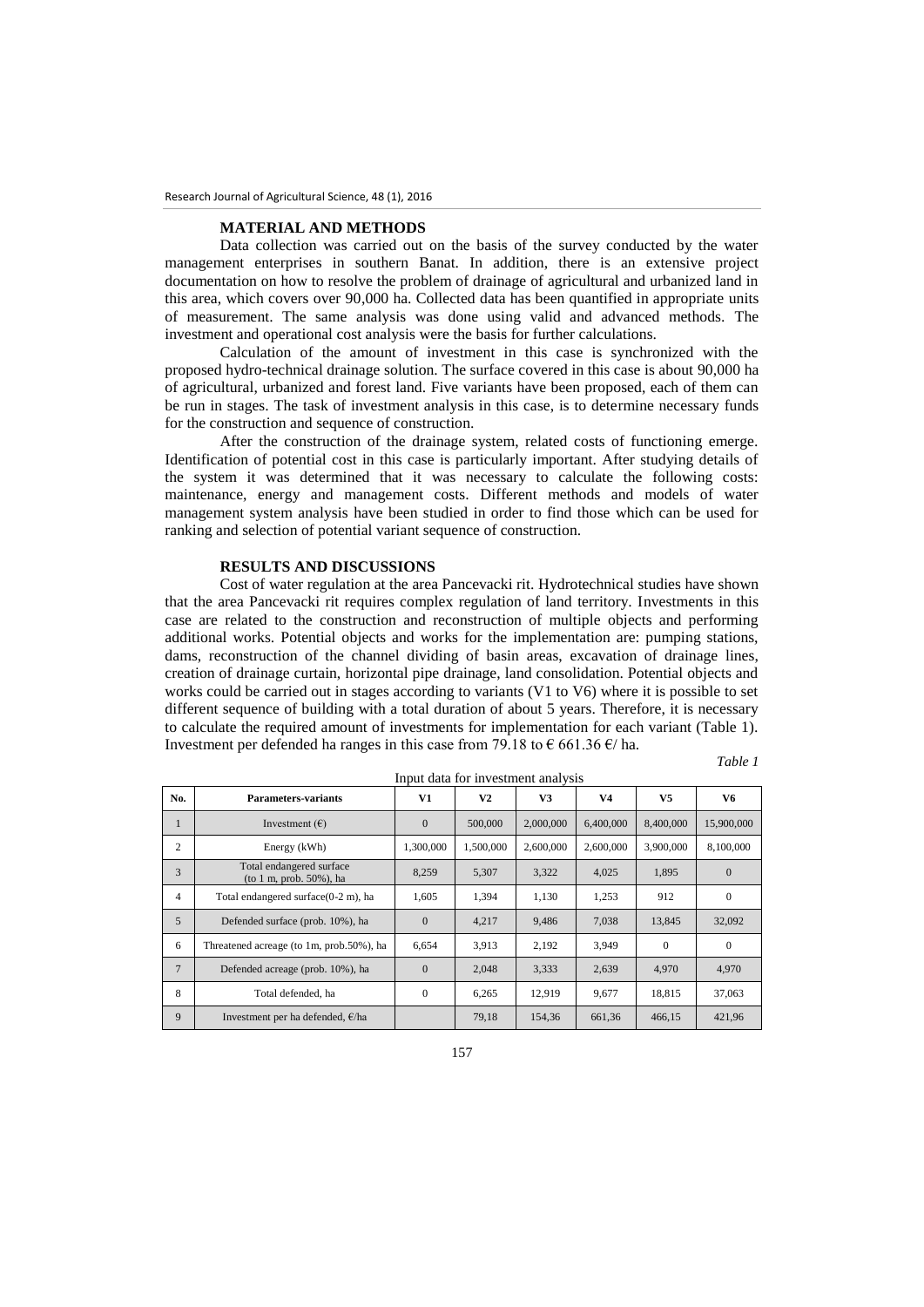After a complex arrangement i.e. installation of drainage system, functioning of the system requires some costs. In this case, for all variants are calculated energy, maintenance and management costs. According to our legislation these systems are not subject of amortization. Costs of functioning based on defended ha have range from 45 to 110  $\epsilon$ /ha. These costs should be covered by fees paid by owners of agricultural, urbanized and forest land. Bearing in mind the current sum, fees should increase significantly. This would provide funds for profitable operation of the drainage system.

*Table 2*

| No. | <b>Parameters-variants</b>            | V1             | V <sub>2</sub> | V3             | V4             | V5             | V6             |
|-----|---------------------------------------|----------------|----------------|----------------|----------------|----------------|----------------|
| 1   | Amortization, $\epsilon$              | $\overline{0}$ | $\overline{0}$ | $\overline{0}$ | $\overline{0}$ | $\overline{0}$ | $\overline{0}$ |
| 2   | Energy costs, $\epsilon$              | 131,589        | 147,747        | 264,136        | 256,009        | 390,217        | 805,646        |
| 3   | Maintenance costs, $\epsilon$         | 300,000        | 300,000        | 300,000        | 300,000        | 300,000        | 300,000        |
| 4   | Management costs, $\epsilon$          | 86,318         | 89,549         | 112,827        | 111,202        | 138,043        | 221,129        |
| 5   | Total costs, $\epsilon$               | 517,907        | 537,296        | 676.963        | 667.211        | 828,260        | 1,326,775      |
| 6   | Surface of defending, ha              | $\mathbf{0}$   | 7.030          | 14.100         | 10.600         | 19.400         | 39,600         |
| 7   | Costs per ha defended, $\epsilon$ /ha |                | 76.5           | 48.00          | 63             | 38.4           | 33.5           |

| Input data for cost analysis |  |  |  |  |  |  |
|------------------------------|--|--|--|--|--|--|
|------------------------------|--|--|--|--|--|--|

Graph 1 shows the costs per defended ha  $E/ha$ .



Figure 1: Costs per defended ha, €/ha

Ranking variant using methods ELECTRE

Bearing in mind that the efficiency of the drainage system in this case was examined through hydrotechnical and economic indicators, the ranking was made capitalizing on indicators from both groups. Assessment of the effects is reduced, in this case, to multiple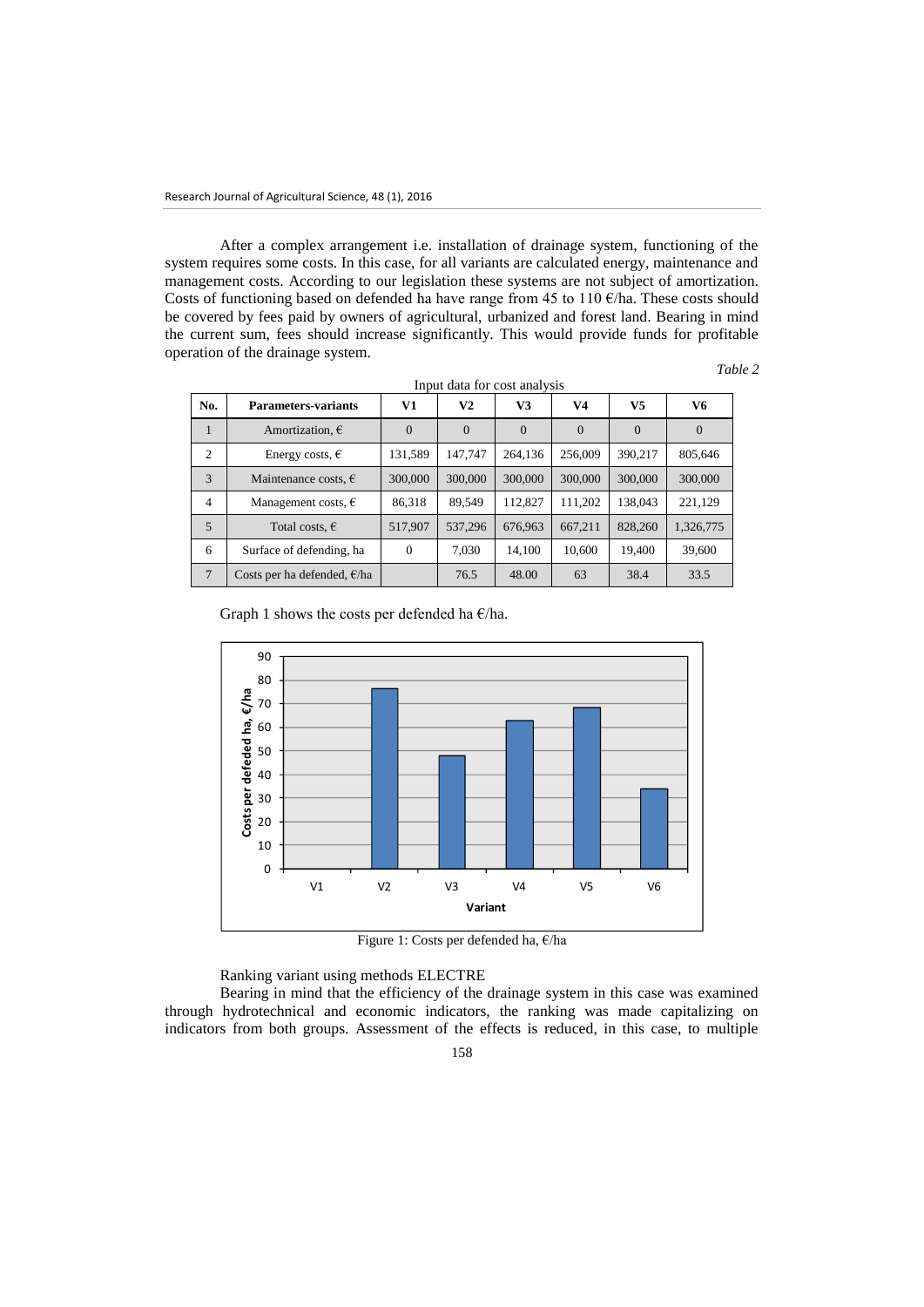criteria optimization of the parameters that define the most representative suggested technical solutions provided in the form of 6 variants that are to be implemented.

The criteria in this case, the most representative are:

K1 – Overall investment (000  $\epsilon$ ) necessary for completion of individual variants. This criterion originates from proposed technical solutions. Economically, planned undertaking should be fullfilled with investments that aimes to reach minimum.

 $K2$  – Energy (000 kWh). This criterion is a function od installed power on pumping stations, number of working hours of pumping engine-generator (h) that depends on seasonal water surplus. Considering price of energy, in the best interest is to achieve minimal consumption.

K3 – Deffended area (ha) is a criterion that has been calculated in technicaltechnological studies. This criterion can vary depending on hidrological condition in certain years (dry, average or rainy year);

K4 – Investments per deffended ha  $(E/\text{ha})$  represents overall investments and deffended area ratio. In this case, it should aim to reach minimum of investment per unit;

K5 – Operational exprences (000  $\epsilon$ ) include maintenance, energy and management costs. These costs are function parameters of specific technical solution for building variants. In addition, amount of use of certain parts of the system, maintenance and management method also depends on this criterion.

K6 – Expences per deffended ha  $(E/\text{ha})$  represent operational costs to deffended area ration. Criterion, in this case, should be minimized.

Considering suggested criteria, a matrix of input data has been assembled. That matrix has later been used for optimization.

*Table 3*

| Input data for ranking |       |                |          |          |                |                |  |
|------------------------|-------|----------------|----------|----------|----------------|----------------|--|
| variants/criteria      | K1    | K <sub>2</sub> | K3       | K4       | K <sub>5</sub> | K <sub>6</sub> |  |
| V1                     | 0     | 1300           | $\theta$ | $\theta$ | 518            |                |  |
| V2                     | 500   | 1500           | 7,030    | 79       | 537            | 110            |  |
| V3                     | 2000  | 2600           | 14,100   | 154      | 677            | 67             |  |
| V4                     | 6400  | 2600           | 10,600   | 661      | 667            | 65             |  |
| V5                     | 8400  | 3900           | 19,400   | 466      | 828            | 46             |  |
| V6                     | 15900 | 8100           | 39,600   | 422      | 1327           | 45             |  |
| weight                 | 0.2   | 0.2            | 0.15     | 0.15     | 0.15           | 0.15           |  |
| criteria               | min   | min            | max      | mın      | min            | mın            |  |

After choosing criteria for ranking variants, weighting coefficient for every criterion for each variant have been determined. Sum of weighting coefficients should be 1. Stakes for each individual coefficient are determined by experts' assessment. In this case, first two criteria attained 0.2, other 4 attained 0.15 weighting coefficient. Other alternative stakes were available as well as widening the number of coefficients to include qualitative coefficients (protecting

Afterwards, solution method had to be chosen. Among numerous available methods for multi-criteria optimization and ranking (Electra, Promethee and AHP), Electra 2 has been selected as optimal for this case.

environment, cross-border cooperation, demografic influence and others).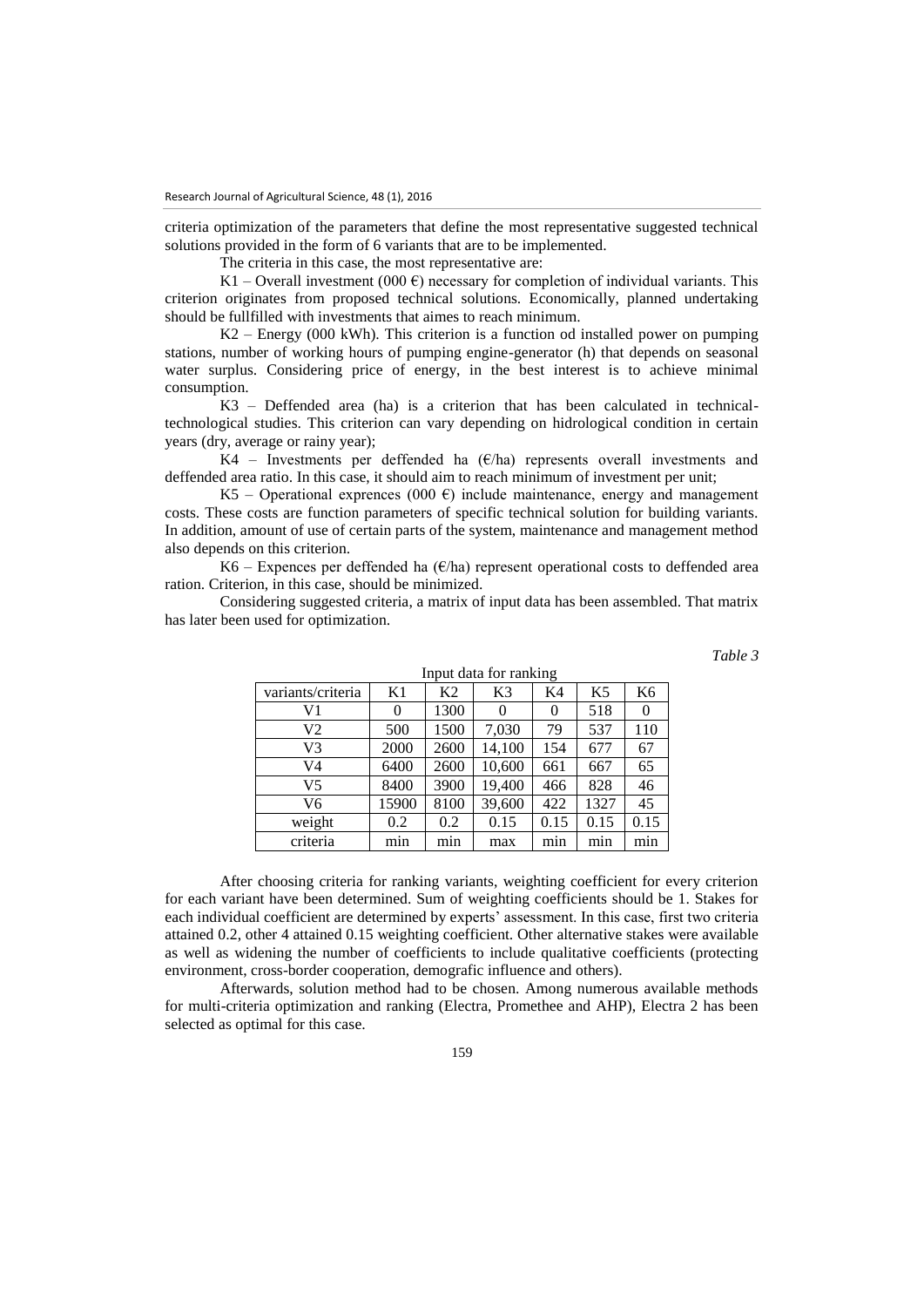In this case, there is 6 variants with important order of completion. It is multi-criteria function where only one criterion aims to reach maximum (K3), while other 5 minimum. The results of ranking are following:

- V1 dominates over V2,V3,V4,V5 and V6 ;
- V2 dominates over V4,V5 and V6:
- V3 dominates over V5 and V6 ;
- V4 dominates over V6 ;
- V5 dominates over V6;
- V6 does not dominate.

Achieved result was as expected since it matches hydrotechnical research in an order determined there. As it was expected, inclusion of qualitative criteria could affect the change in building order. On graph 2 the dynamics of investment completion according to the results of applying Electra 2 method is shown.



Figure 2: Dynamics of realization of investments

## **CONCLUSIONS**

This paper demonstrates merely one part of the research accomplished on the area of southern Banat (which part is Pancevo rit) regarding drainage. Examining drainage efficiency on this area required interdisciplinary approach: hydrotecnics, economics, water management system analysis.

In hydrotechnical research basic parameters for complex regulation of land territory have been defined. Building objects and construction works have been proposed in order to optimally regulate water regime in land.

Economical research is related to estimate of required investments for completion of suggested hydro-technical solutions. In addition, assessment of needed funding in the working phase i.e. drainage fees. Drainage fees are currently funded from fee payed from owners of agricultural, urbanized and forest land.